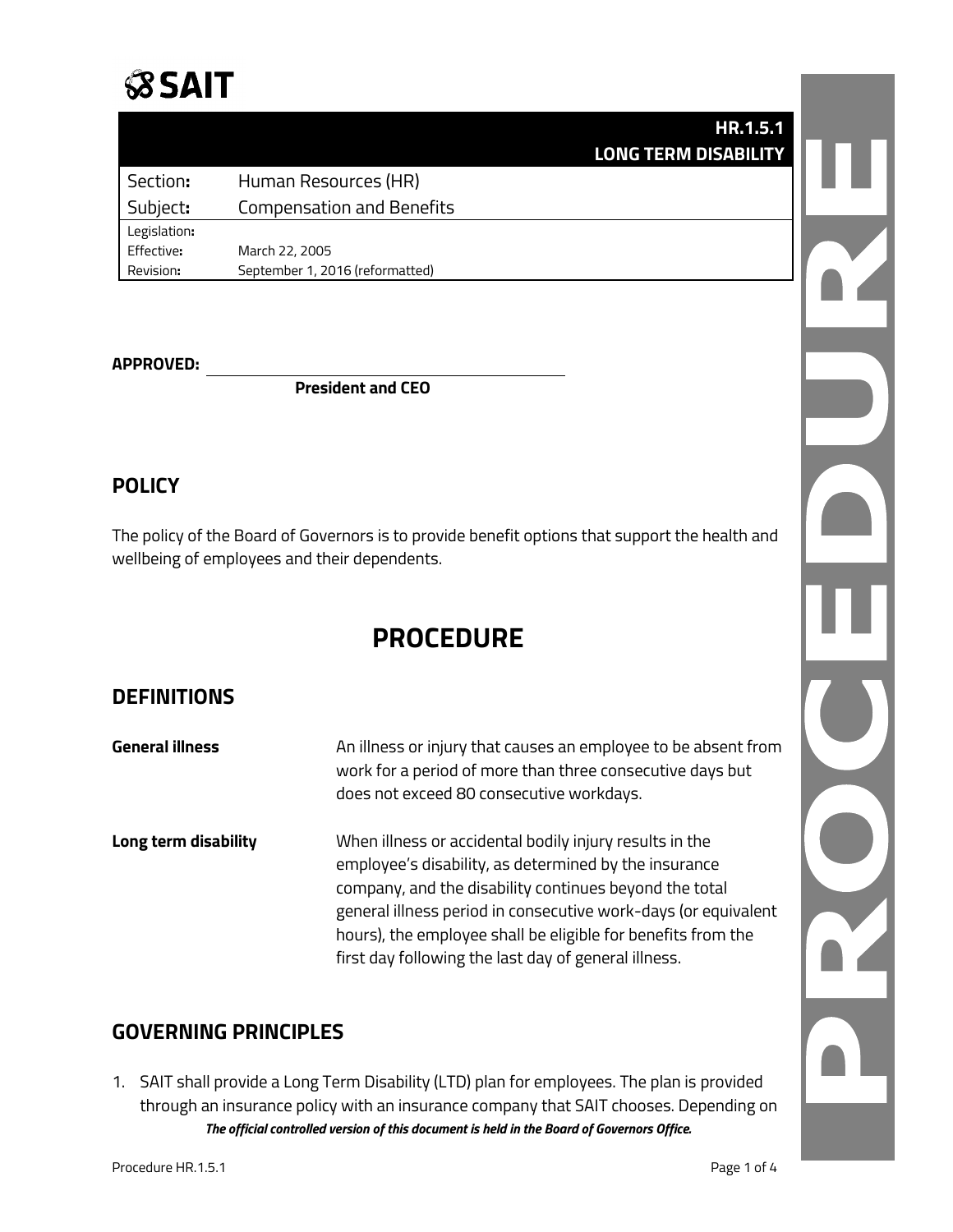

the plan options provided to and/or chosen by the employee, premiums may be paid by the SAIT or the employee. SAIT is not the insurer of any LTD insurance plan and therefore any claims are made to the insurance company.

- 2. The insurance company shall be the sole adjudicator of the LTD benefits as outlined in the terms and conditions of the plan.
- 3. Eligibilities
	- a) Vacation entitlements do not accrue during a period of LTD. SAIT will pay out vacation earned prior to the disability period, at the end of the calendar year for which the earned vacation must be taken.
	- b) An employee will not be eligible for sick leaves, special leaves or statutory holidays while income is maintained on LTD.

## **PROCEDURE**

#### **A. Payroll Will:**

- 1. Provide the employee with the required claim forms approximately six weeks prior to the expiration of the general sick leave period.
- 2. Complete the Plan Sponsor Form and forward to the occupational health nurse.

#### **B. The Member/Employee Will:**

- 1. Supply the insurance company with the following if required:
	- a) Proof the employee continues to be totally disabled.
	- b) A medical examination by a physician appointed by the insurance company.
	- c) Proof of the employee's age.
	- d) Other information considered necessary for the assessment of a claim.
- 2. Pay for the proof of claim.
- 3. Mail the completed forms to the SAIT occupational health nurse.

*The official controlled version of this document is held in the Board of Governors Office.*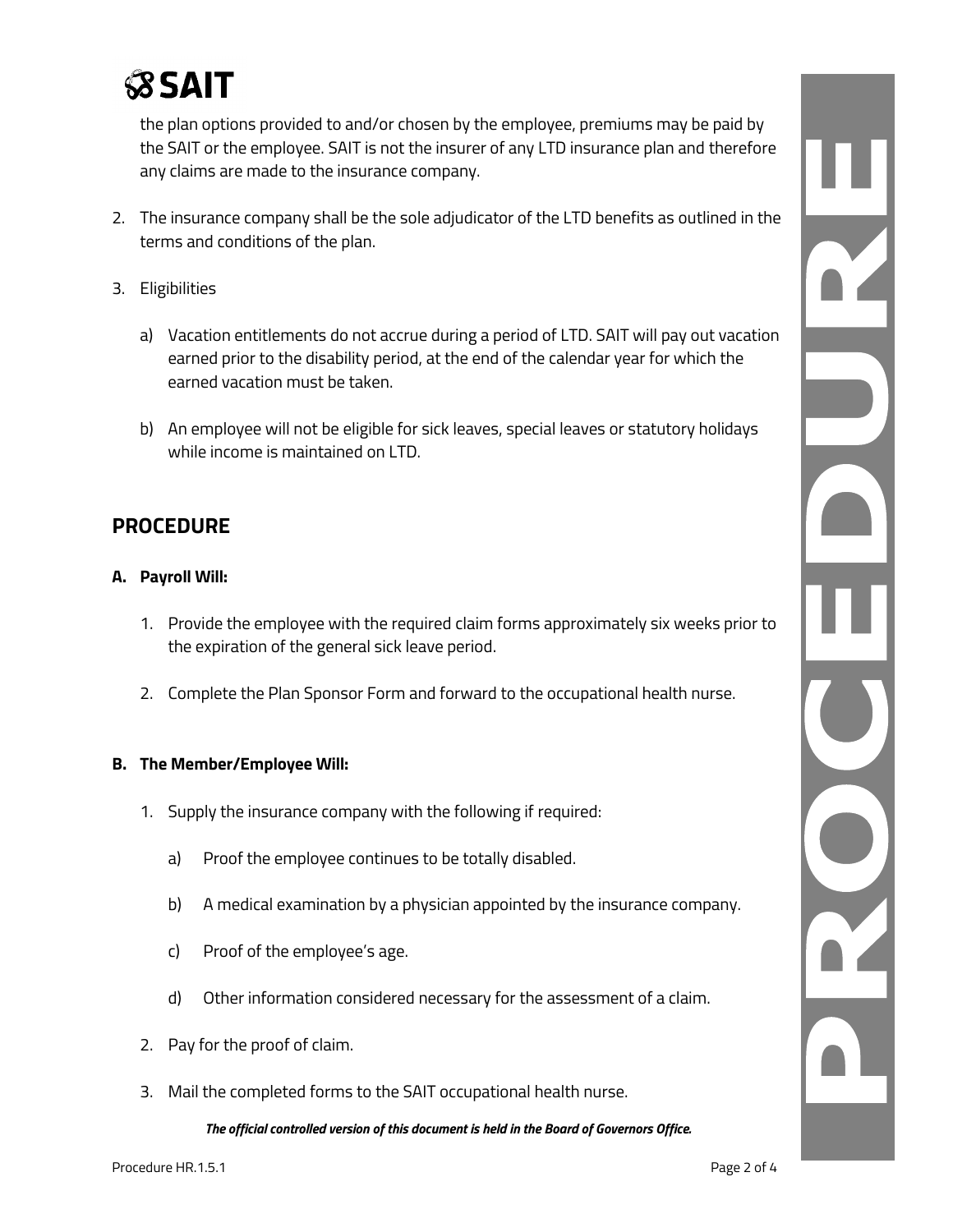

#### **C. The Occupational Health Nurse Will:**

- 1. Forward the forms to the insurance company and maintain a copy of the LTD forms in the employee's confidential medical file.
- 2. Upon notification of acceptance or denial by the insurance company, communicate the decision directly to the benefits advisor and the employee's immediate supervisor.
- 3. If the employee's claim is accepted, liaise with the insurance company in order to monitor the employee's disability.
- 4. Advise the employee of SAIT's procedures with respect to disability management and return-to-work options.

#### **D. The Insurance Company's Disability Specialist Will:**

- 1. Notify the employee and occupational health nurse of the claim's acceptance or denial.
- 2. Request ongoing medical information to determine the following:
	- a) The nature of the disability.
	- b) Medical prognosis.
	- c) Likelihood the employee will be able to return to the employee's pre-disability position in the foreseeable future.
	- d) Reassessment timelines (based upon individual disability).
- 3. Maintain contact with the employee and the employee's physician in order to monitor the employee's medical status. The nature of the employee's disability and treatment plans will assist in determining the frequency of updates that the disability specialist requires.
- 4. Provide ongoing updates to the occupational health nurse regarding the employee's fitness to work status. These updates will be provided on a monthly basis unless the employee's disability warrants less frequent monitoring.

*The official controlled version of this document is held in the Board of Governors Office.*